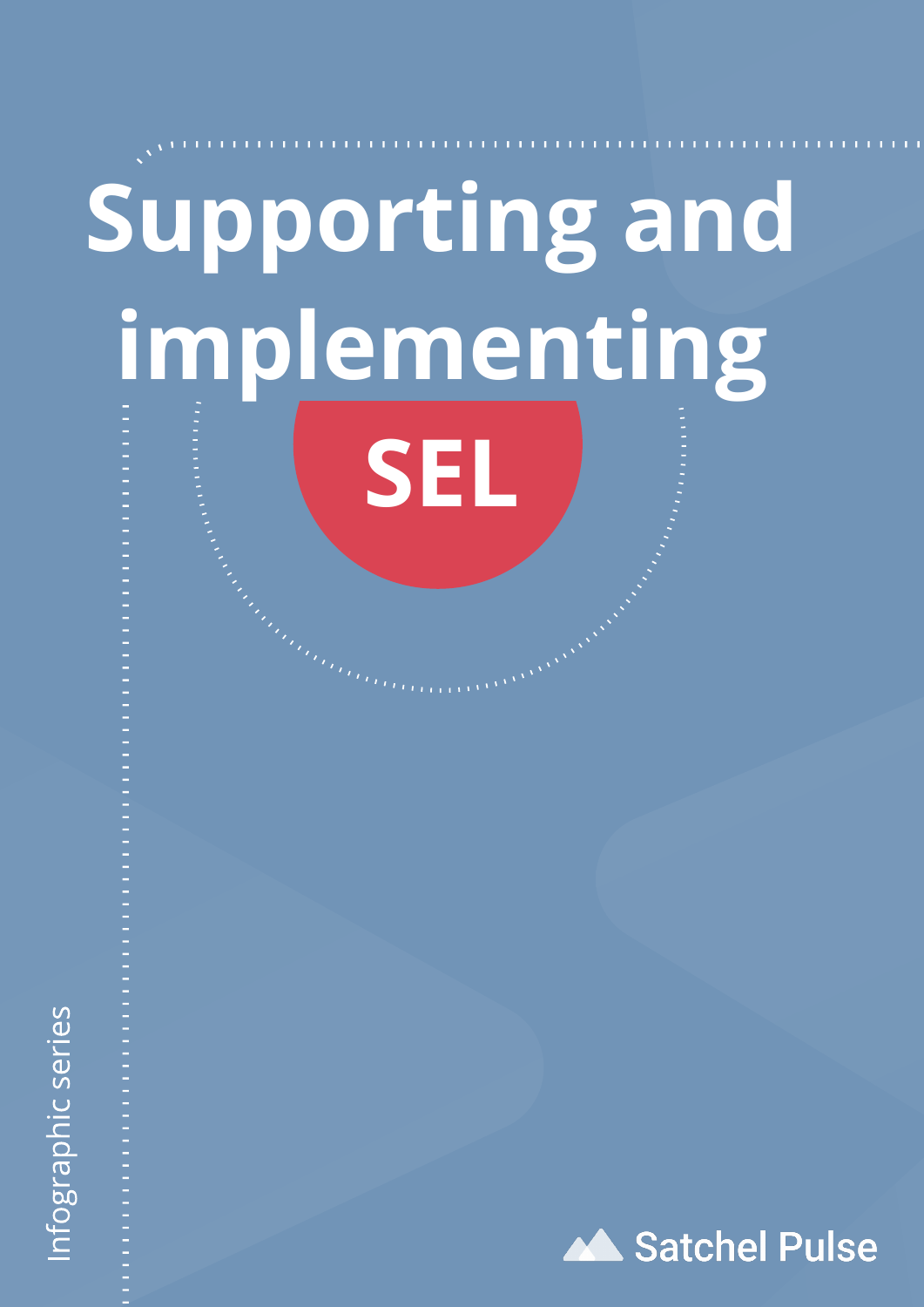### **Introduction**

The purpose of this infographic series is to:

- Highlight the importance of SEL and the research supporting this
- Build life skills with the five core CASEL competencies
- Embed SEL in the classroom
- Support SEL with community partnerships



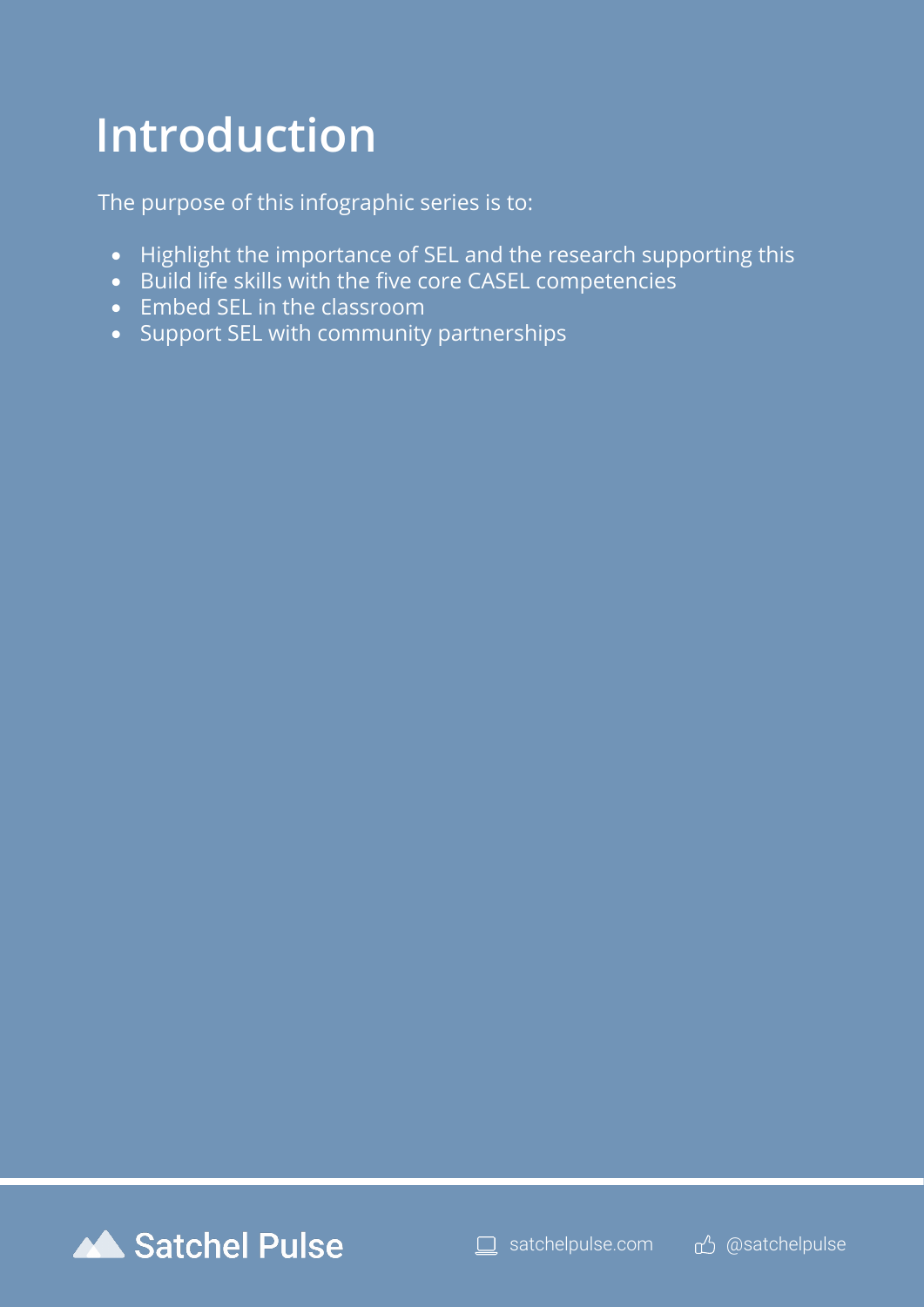



# **Why Social and Emotional Learning?**

**Decades of research** confirm that students benefit from SEL both in school and in life.

A majority of students, teachers, and families agree that **social and emotional** learning is vital in schools.

**Increased well-being** up to 18 years later and decreased the likelihood of receiving public assistance.

Students managed stress and **improved** their **attitudes** about themselves, others, and school.





#### **Satchel Pulse**

**6 of the top 10** in-demand career skills involve SEL, like complex problem solving and critical thinking

<u> ANTI HITILI S</u>

. . .



Students' academics **increased 11 percentile points** compared to students without SEL.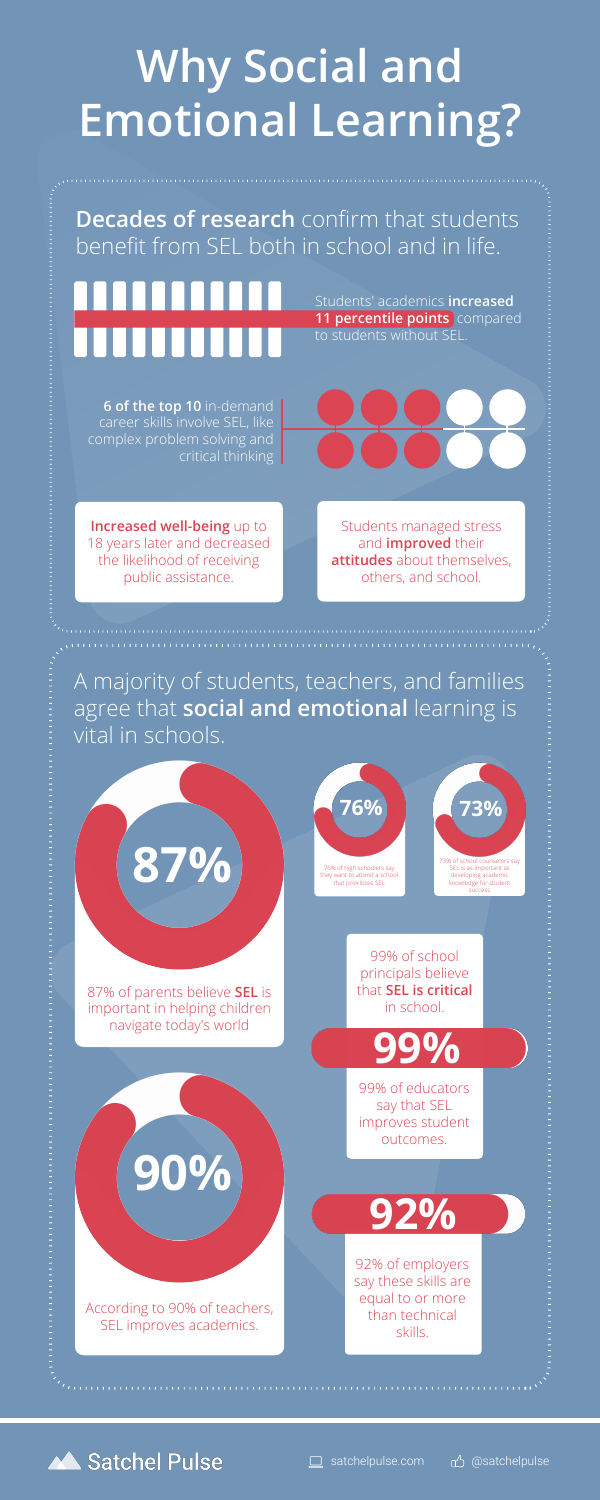# **Build life skills with Social and Emotional Learning**

**CASEL** outlines five core social and emotional learning competencies that help us lead fulfilling lives.

> **Self-awareness** to develop a healthy sense of who you are, and better understand your thoughts and your feelings.

## **Self Awareness**

**Self** + Management

**Examples:** • Demonstrating honesty and integrity • Having a growth mindset

**C E Self-management** to manage your thoughts, **SO SS** feelings, and actions towards goals. **Examples:** • Showing the courage to take initiative  $\cdot$  Setting personal and collective goals **Examples: Social awareness** to better understand • Recognizing situational **demands Relationshipped Relationship** different views and demands • Understanding and have empathy for others. ومعاناتهم **Skills Responsible Relationship skills** to communicate and connect, problem solve together, and stand up for others. **Examples:** • Showing leadership in groups **decision - making** • Resisting negative social pressure **Examples: Responsible decision-making** to make constructive • Recognizing how critical thinking skills are useful choices, analyze our actions, and find solutions. • Identifying solutions for personal and social problems

International oriental From: "What is the CASEL Framework?" on casel.org in international international



**□** satchelpulse.com 心 @satchelpulse

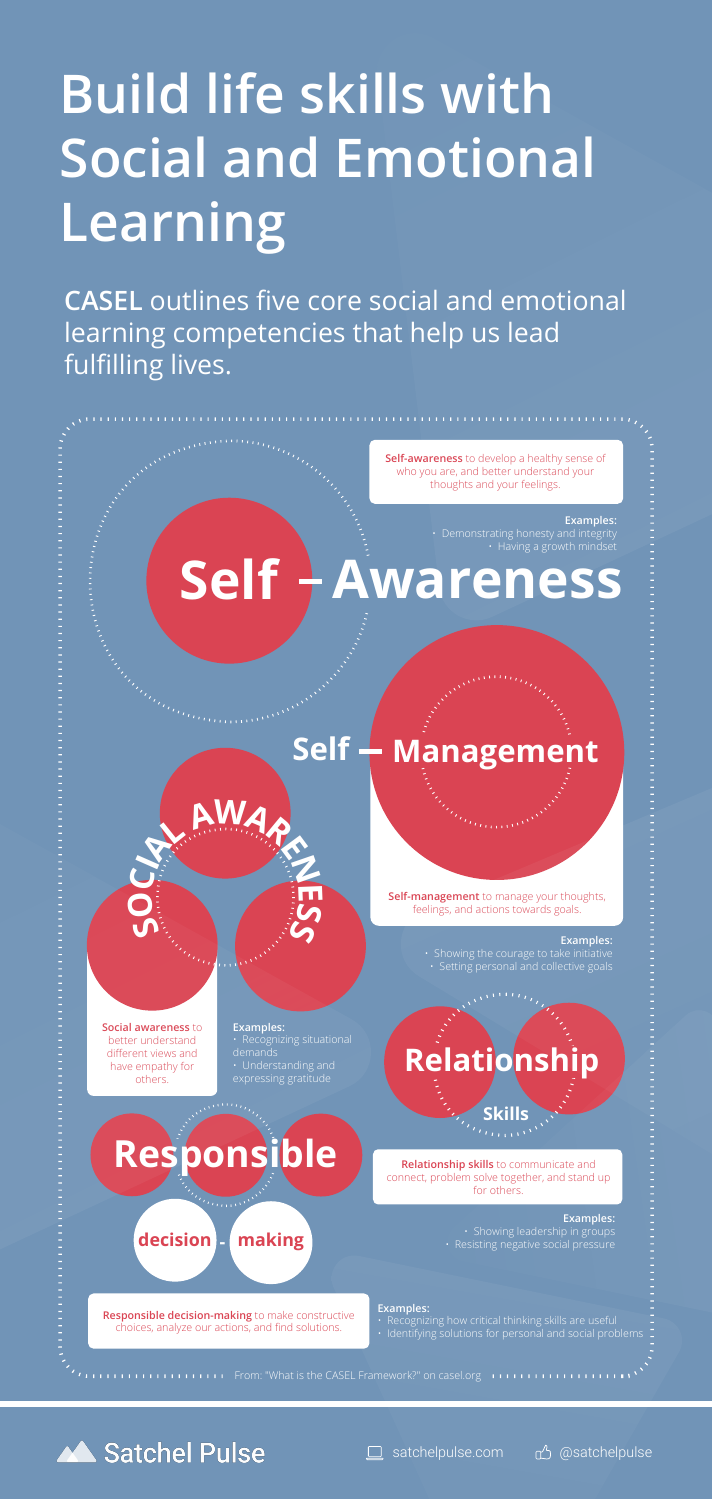

والمواصل والمواصل والمواصل والموارد

# **Embedding SEL in the classroom**

Through schoolwide SEL, your team can ensure that SEL is woven throughout academic instructional time to support learning.

From: "What is the CASEL Framework?" on casel.org

ويناهبه والمناسبة والمناسبة والمنا



Facilitate class meetings or other community-building activities to cultivate a culture of personal connection, mutual support, and belonging.



Teach, model, and reinforce language and strategies that help students to express empathy, resolve conflicts, and self-regulate.

Check-in with your students and follow up with them about their perspectives, thoughts, and if they have any concerns.

 $\boldsymbol{\mathsf{Z}}$ 

#### **Supportive classroom climate**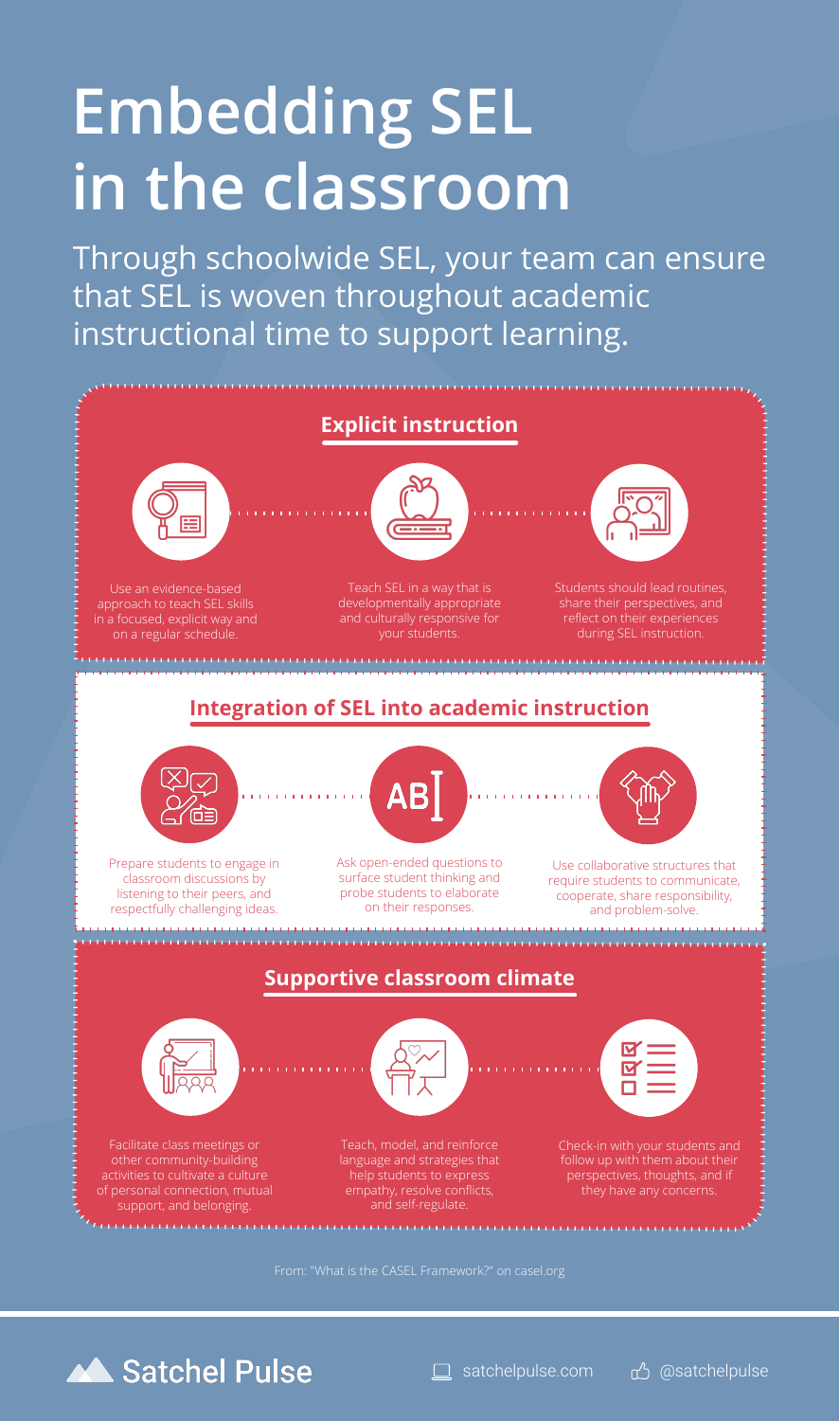## **Support SEL with community partnerships**

Leverage strategic and aligned community partnerships that ensure students receive consistent SEL supports.

#### **Engage community organizations**

Partner with out-of-school-time leads to ensure that **two-way communication structures** are in place to help the school and provider learn from one another.

# **Link families with community resources**

Identify and reach out to organizations that specialize in services and supports aligned with **SEL**, and/or students' academic achievement.

Collaborate with **community organizations and programs** that are able to provide specialized skills that may not be available in the school.

Identify community organizations, programs, or activities that **support health, recreation, social support, and cultural sensitivity**.

Keep an **inventory of assistance agencies available** in the community and help families access them when needed.

**Utilize support** from the district related to family involvement in the context of community organizations and services.

## **Create community-based experiences for students**

Reach out to organizations or businesses to schedule opportunities for **student apprenticeships, jobs, and summer internships**.

Partner with local organizations to identify **opportunities for students to learn** about what the business or organization does to help support their community.

Organize ways to demonstrate **the school's commitment to its surrounding community** such as organizing a clean-up event for the school grounds.

From: "Community Partnerships" on casel.org



 $\Box$  satchelpulse.com

c<sup>1</sup> @satchelpuse